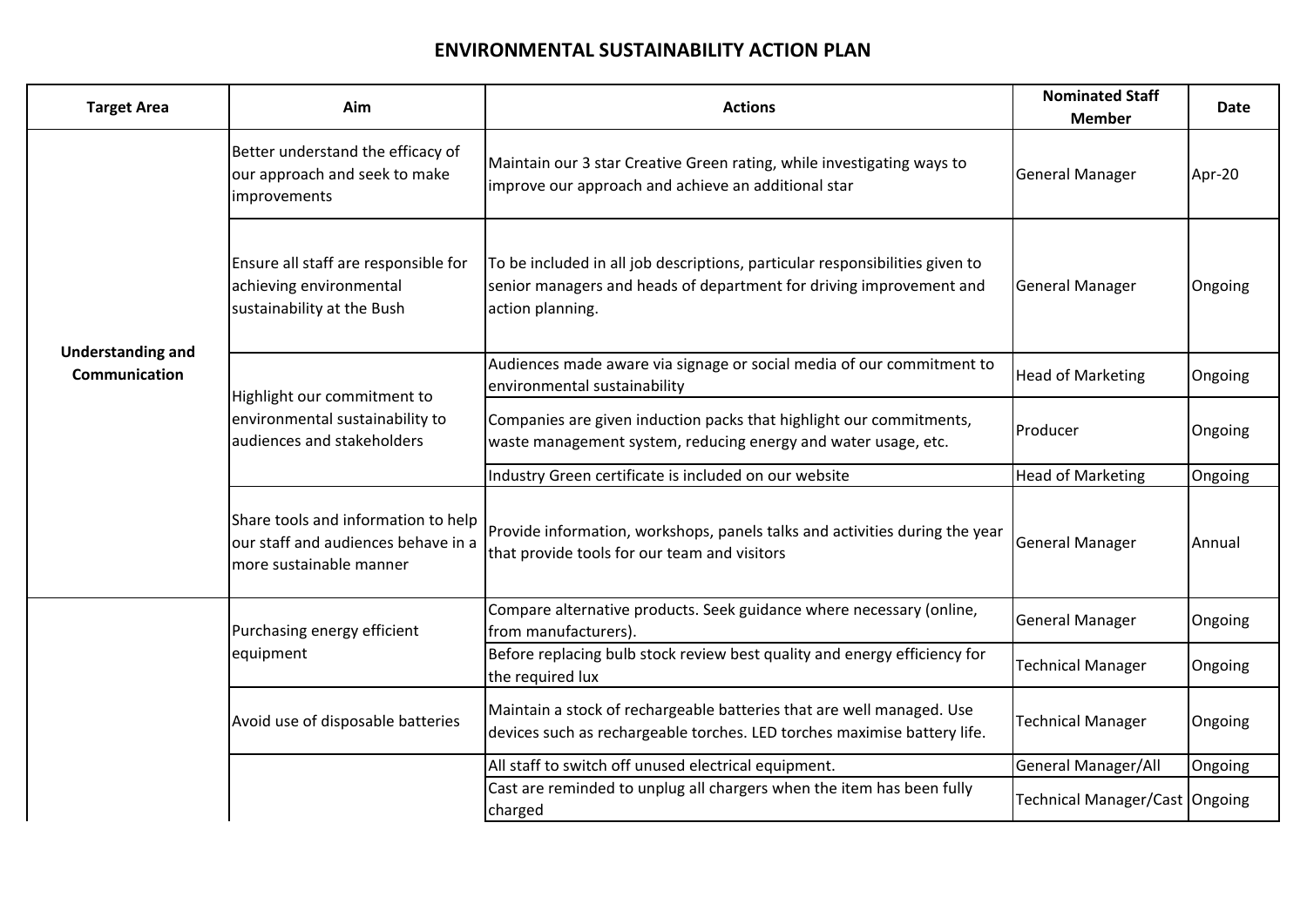|                          | <b>Conservation of Energy</b>                                        | Add timers to battery chargers to minimise charging times, especially with<br>items such as cordless tools. Manually switch off unused chargers such as<br>mobiles/laptops, etc. | General<br>Manager/Technical<br>Manager/All | Ongoing   |
|--------------------------|----------------------------------------------------------------------|----------------------------------------------------------------------------------------------------------------------------------------------------------------------------------|---------------------------------------------|-----------|
|                          |                                                                      | Reduce use of air conditioning units by advising audiences to dress<br>appropriately for hot weather, providing free tap water and hand fans.                                    | <b>Head of Marketing</b>                    | Ongoing   |
| <b>Energy management</b> | Monitoring of systems and controls                                   | Heating systems are monitored regularly and adjusted accordingly. Staff<br>encouraged not to use heating unnecessarily                                                           | <b>General Manager</b>                      | Quarterly |
|                          |                                                                      | Timer controls on the boilers are adjusted seasonally                                                                                                                            | Front of House Manager Quaterly             |           |
|                          |                                                                      | Accurate electricity meter readings are taken                                                                                                                                    | Front of House Manager Weekly               |           |
|                          |                                                                      | Accurate gas meter readings are taken                                                                                                                                            | Front of House Manager Weekly               |           |
|                          |                                                                      | Continue to monitor and interpret energy readings (as above), using tools<br>such as Pilio                                                                                       | <b>General Manager</b>                      | Ongoing   |
|                          | Use energy suppliers that achieve<br>high environmental standards    | Review energy providers tariffs regualry, commiting to choose green tariffs<br>wherever the cost is not prohibitve for the charity                                               | <b>General Manager</b>                      | Annual    |
|                          | Regularly service equipment to<br>maintain efficiency                | Maintenance records to be kept to ensure efficient servicing. Prompt<br>action taken on recommendations.                                                                         | Front of House Manager Ongoing              |           |
|                          | <b>Using</b><br>Fairtrade/ethically/sustainably<br>produced products | Monitor purchasing, especially in catering, and act as a showcase for<br>quality products/produce.                                                                               | <b>Bar Manager</b>                          | Ongoing   |
|                          |                                                                      | Use local suppliers wherever possible to reduce 'food miles'                                                                                                                     | <b>Bar Manager</b>                          | Ongoing   |
|                          |                                                                      | To maintain a fair pressure upon suppliers to develop environmentally<br>friendly goods and services                                                                             | <b>Bar Manager</b>                          | Ongoing   |
|                          |                                                                      | Ensure we use local suppliers and services where possible, e.g. wine from<br>Europe, local Sipsmith gin, local window cleaners, etc.                                             | General Manager/Bar<br>Manager              | Ongoing   |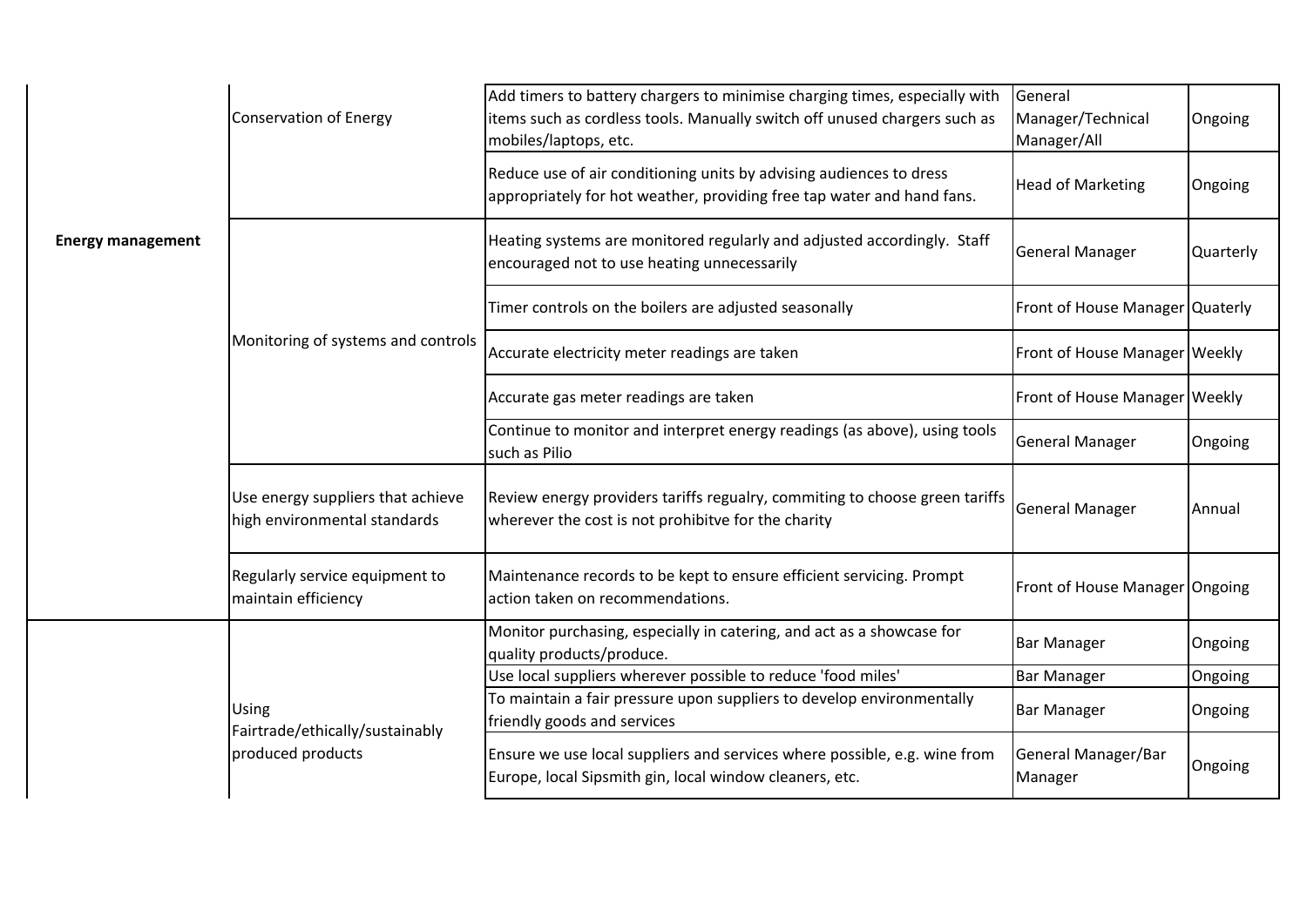|                                 |                                                                               | Use recycled paper wherever practicable. Regularly check with suppliers for<br>the best recycled paper available                                                                               | Theatre Administrator                                  | Ongoing          |
|---------------------------------|-------------------------------------------------------------------------------|------------------------------------------------------------------------------------------------------------------------------------------------------------------------------------------------|--------------------------------------------------------|------------------|
| <b>Procurement and Products</b> | Reduce the use of CFCs/HCFCs and<br>other pollutants                          | Reasonable research to be undertaken to compare products, ensuring<br>banned substances are professionally removed, servicing of all equipment<br>regularly, etc.                              | Technical<br>Manager/General<br>Manager                | Case-by-<br>case |
|                                 | Avoid use of hazardous substances<br>where possible                           | Investigating alternative products where available/suitable                                                                                                                                    | Technical<br>Manager/General<br>Manager                | Ongoing          |
|                                 | Avoid use of volatile organic<br>compounds                                    | Source paint/varnishes/finishes appropriately. Look for appropriate<br>certification.                                                                                                          | <b>Technical Manager</b>                               | Ongoing          |
|                                 | Ensure FSC or similar certification<br>for new timber and wooden<br>furniture | All furniture is either recycled or made of FSC certified materials                                                                                                                            | <b>General Manager</b>                                 | Ongoing          |
|                                 | Ensure Suppliers use of<br>recycled/recyclable packaging                      | Standard clause to be inserted into all correspondence/tendering<br>documents                                                                                                                  | General Manager                                        | Ongoing          |
| Transportation                  | Minimise staff travel emissions                                               | Promote the travel card loan scheme and a cycle scheme for staff. No<br>domestic flights where possible and long distance meetings travelled to by<br>public transport or conducted via Skype. | <b>General Manager</b>                                 | Ongoing          |
|                                 |                                                                               | Minimise audience travel emissions Encourage use of public transport on the website.                                                                                                           | <b>Head of Marketing</b>                               | Ongoing          |
|                                 | Encourage staff and visitors to                                               | Identifying documents that can be shared by email or online wherever<br>possible. Sharing scripts for reading via e readers, and IPads                                                         | Literary<br>Administrator/Theatre<br>Administrator/All | Ongoing          |
|                                 | 'reduce, re-use, recycle'                                                     | All computers are set to duplex print as a default                                                                                                                                             | Theatre Administrator                                  | Ongoing          |
|                                 |                                                                               | All customers and audiences are encouraged to reduce, re-use and recycle<br>wherever possible.                                                                                                 | <b>Head of Marketing</b>                               | Ongoing          |
|                                 |                                                                               | All staff acquainted with recycling good practice.                                                                                                                                             | <b>General Manager</b>                                 | Ongoing          |
|                                 |                                                                               | All customers and audiences are acquainted with recycling good practice                                                                                                                        | <b>Head of Marketing</b>                               | Ongoing          |